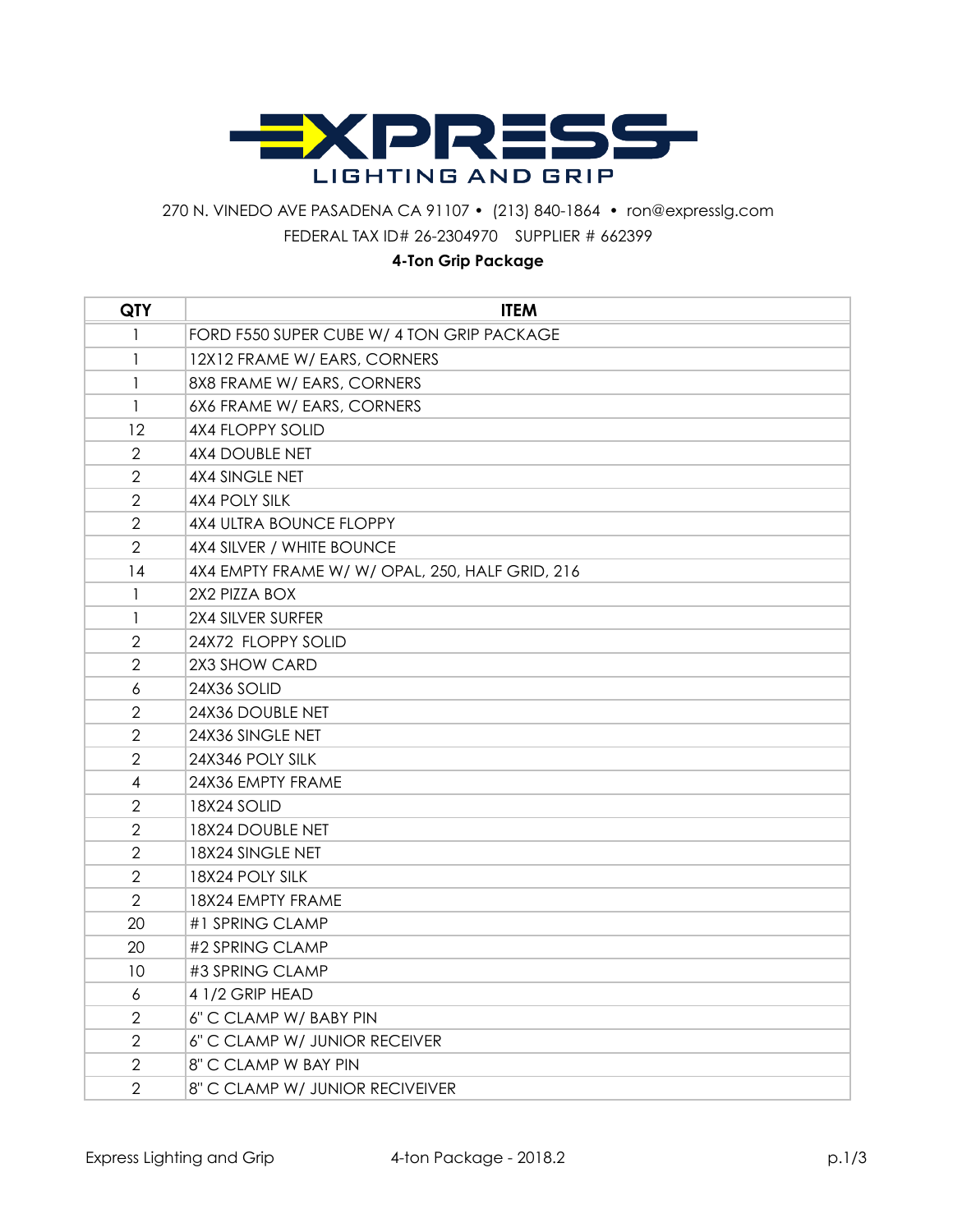| 8              | <b>END JAW CARDELINI</b>            |
|----------------|-------------------------------------|
| 4              | CHAIN VISE GRIP W/ BABY PIN         |
| $\overline{4}$ | <b>PLATYPUS</b>                     |
| $\overline{2}$ | <b>BABY PIPE CLAMP</b>              |
| $\overline{2}$ | <b>JUNIOR PIPE CLAMP</b>            |
| 4              | <b>BABY NAIL PLATE</b>              |
| 4              | <b>JUNIOR NAIL ON PLATE</b>         |
| 4              | <b>JUNIOR SPUD ADAPTER</b>          |
| 1              | <b>BABY OFFSET</b>                  |
| 1              | <b>JUNIOR OFFSET</b>                |
| 4              | MAFFER CLAMP W/ BABY PIN            |
| $\overline{2}$ | <b>MENACE ARM KIT</b>               |
| $\overline{2}$ | <b>BULL PRICKS</b>                  |
| 1              | <b>SAPLE GUN</b>                    |
| 1              | <b>SCISSOR CLIP</b>                 |
| $\mathbf{1}$   | <b>HAND SAW</b>                     |
| 10             | <b>SAFETY CHAIN</b>                 |
| 1              | SET OF ALLEN WRENCHES               |
| $\mathbf{1}$   | <b>BOX OF 1" SCREWS</b>             |
| 1              | <b>BAG OF VARIOUS ZIP TIES</b>      |
| 1              | C WRENCH                            |
| 1              | <b>SMALL HAMMER</b>                 |
| $\mathbf{1}$   | 25FT. MEASURING TAPE                |
| 3              | 4X4 SHINNY BOARD                    |
| 1              | <b>4X4 MIRROR BOARD</b>             |
| 1              | C STAND CART                        |
| 20             | 40" C STAND W/ LONG ARM, GOBO HEAD  |
| 4              | 20" C STAND W/ SHORT ARM, GOBO HEAD |
| $\overline{4}$ | LOW COMBO STAND                     |
| 4              | REGULAR THREE RISER COMBO STAND     |
| $12 \,$        | <b>GRIP THREE RISER COMBO STAND</b> |
| 6              | <b>HI ROLLER</b>                    |
| 6              | SET OF COMBO STAND WHEELS           |
| 2              | THREE RISER BABY STAND              |
| $\overline{2}$ | 12" FURNITURE CLAMP W/ BAY PIN      |
| 1              | 12 CUP BLOCKS W/ HOLDER             |
| 1              | <b>CRATE OF CRIBBING</b>            |
| 1              | <b>CRATE OF WEDGES</b>              |
| $\overline{4}$ | <b>FURNITURE PAD</b>                |
| 10             | FULL APPLE BOX                      |
| 6              | <b>HALF APPLE BOX</b>               |
| 6              | QUARTER APPLE BOX                   |